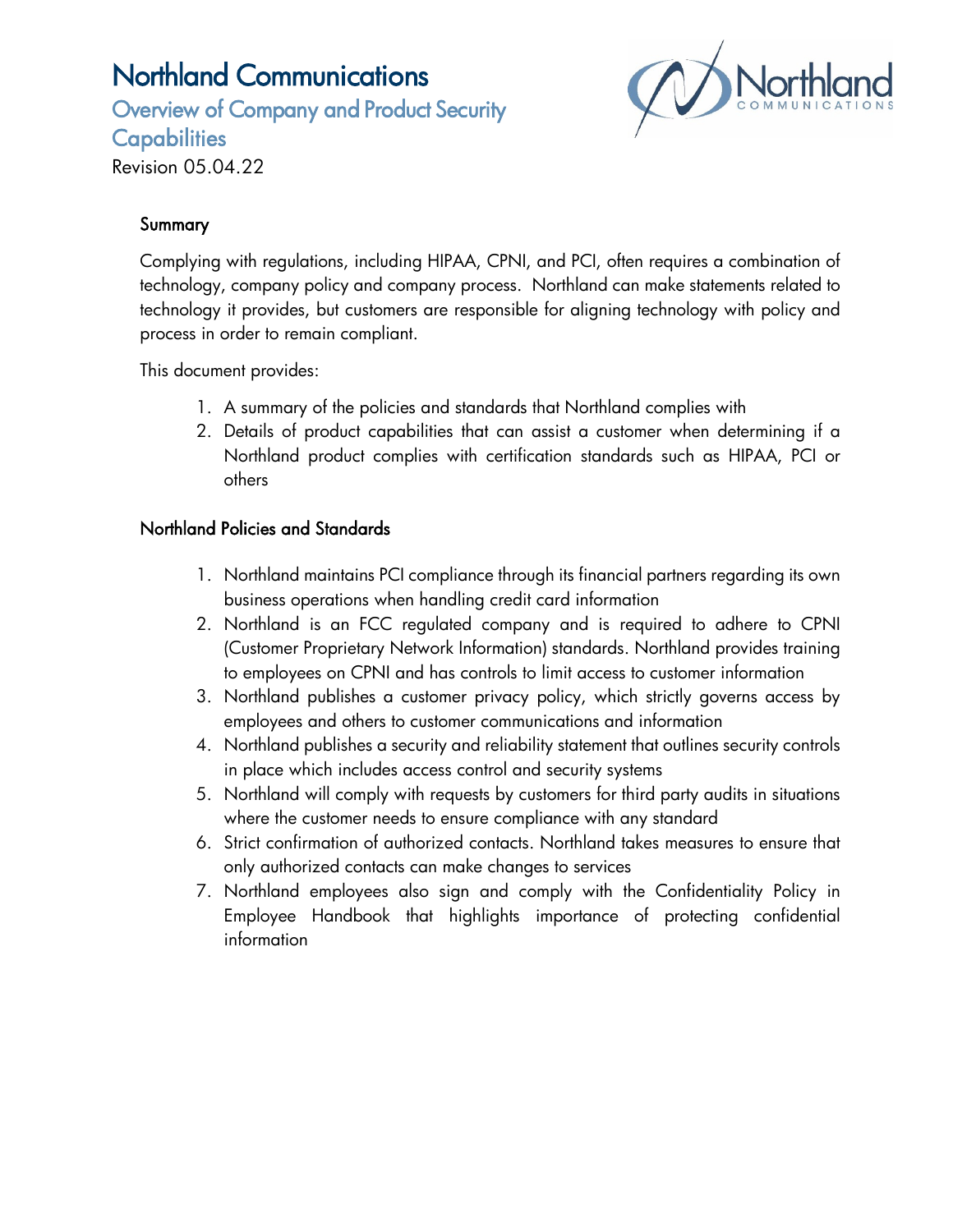Overview of Company and Product Security **Capabilities** 



Revision 05.04.22

### Limitation of Liability

- 1. With exception to the specific claims made in this document, Northland assumes no responsibility for ensuring that a customer complies with any certification standard
- 2. Northland will have no liability of any nature in the absence of gross negligence or willful misconduct, and that, in any event, regardless of the form of the action, the Customer's exclusive remedy, and the total liability of Northland, arising out of, or in any way connected directly or indirectly with service provided by Northland, for any cause whatsoever, shall be limited to payment by carrier in any amount equivalent to the proportionate charge to the customer for the period of service for which the issue occurs. In no event shall Northland be liable to customer for any special, consequential or incidental damages.
- 3. Northland describes some products as being HIPAA compliant based upon the security features of the products that are inclusive of HIPAA guidelines. It remains the responsibility of the customer to ensure that the features are implemented properly by the customer and are adequate based on HIPAA guidelines or any specific security requirements a customer may have.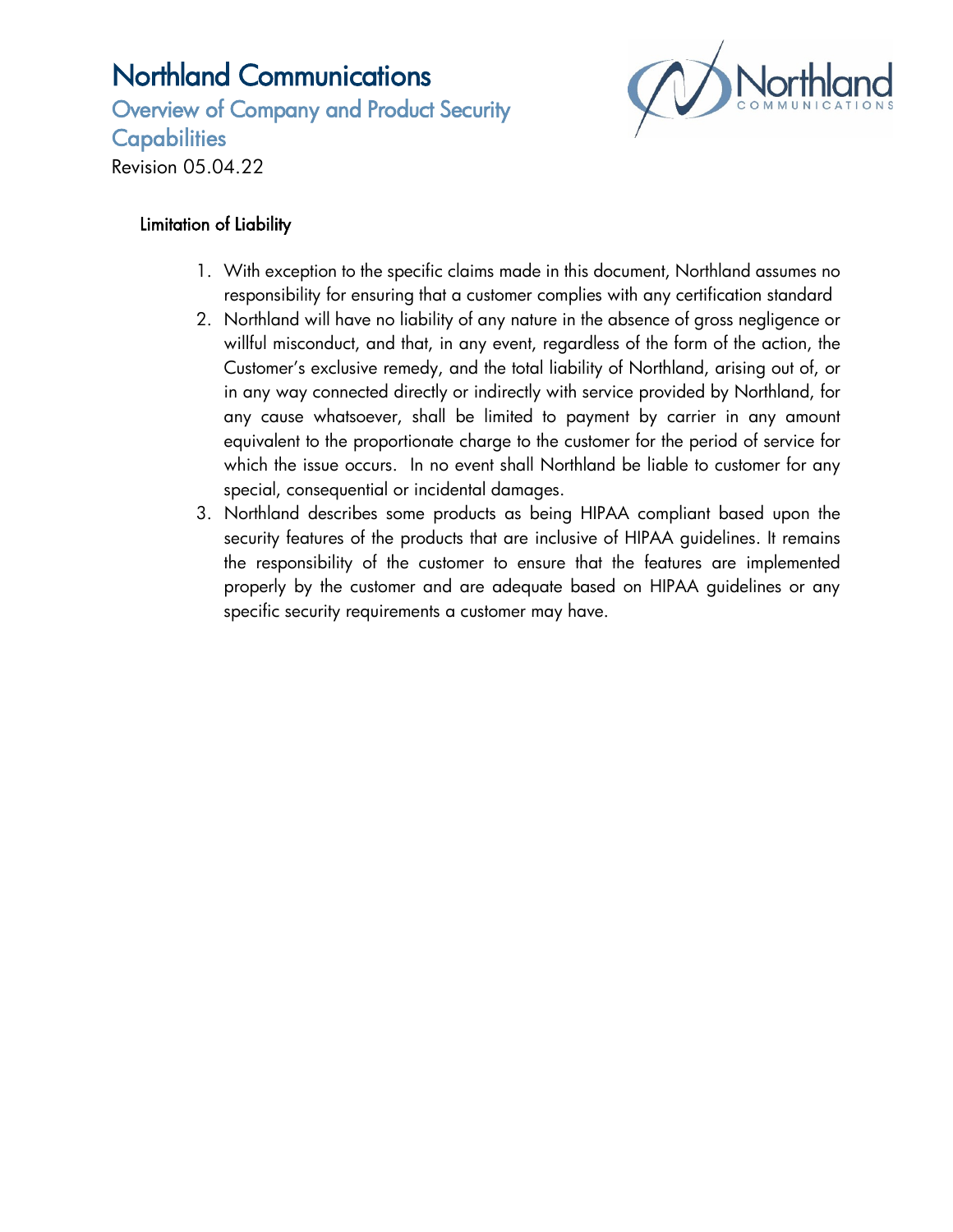Overview of Company and Product Security **Capabilities** Revision 05.04.22



## Product Specific Capabilities and Limitations

### 1. Cloud Fax

- a. Product Description Provides a hosted faxing service where customers can send and receive faxes via email
- b. HIPAA compliant status Cloud Fax meets HIPAA guidelines for compliance provided that the customer follows the guidelines along with utilizing the following security features
- c. Security Features
	- i. Can be configured for zero retention as required by HIPAA
	- ii. Faxes are isolated between customers
	- iii. The Email interface between Cloud Fax and the customer supports TLS 1.2 encryption
	- iv. Access to system management is limited to core staff of authorized Northland network engineers and only through encrypted connections.
	- v. Northland utilizes complex passwords for access that are rotated regularly and maintained in a secure location

#### 2. Business Unlimited

a. Product Description – A virtual PBX that is hosted within the Northland Communications' cloud utilizing customer's internet connection to provide both voice connectivity via VoIP and unified communication features to their business.

b. HIPAA compliance – Business Unlimited meets HIPAA guidelines for compliance, provided that the customer follows the guidelines along with utilizing the following security features.

Includes the following components:

- i. CommPortal Customer web interface for managing voice and unified communications features.
	- 1. Secured with SSL and strict password requirements
	- 2. Customer can choose which accounts have administrative access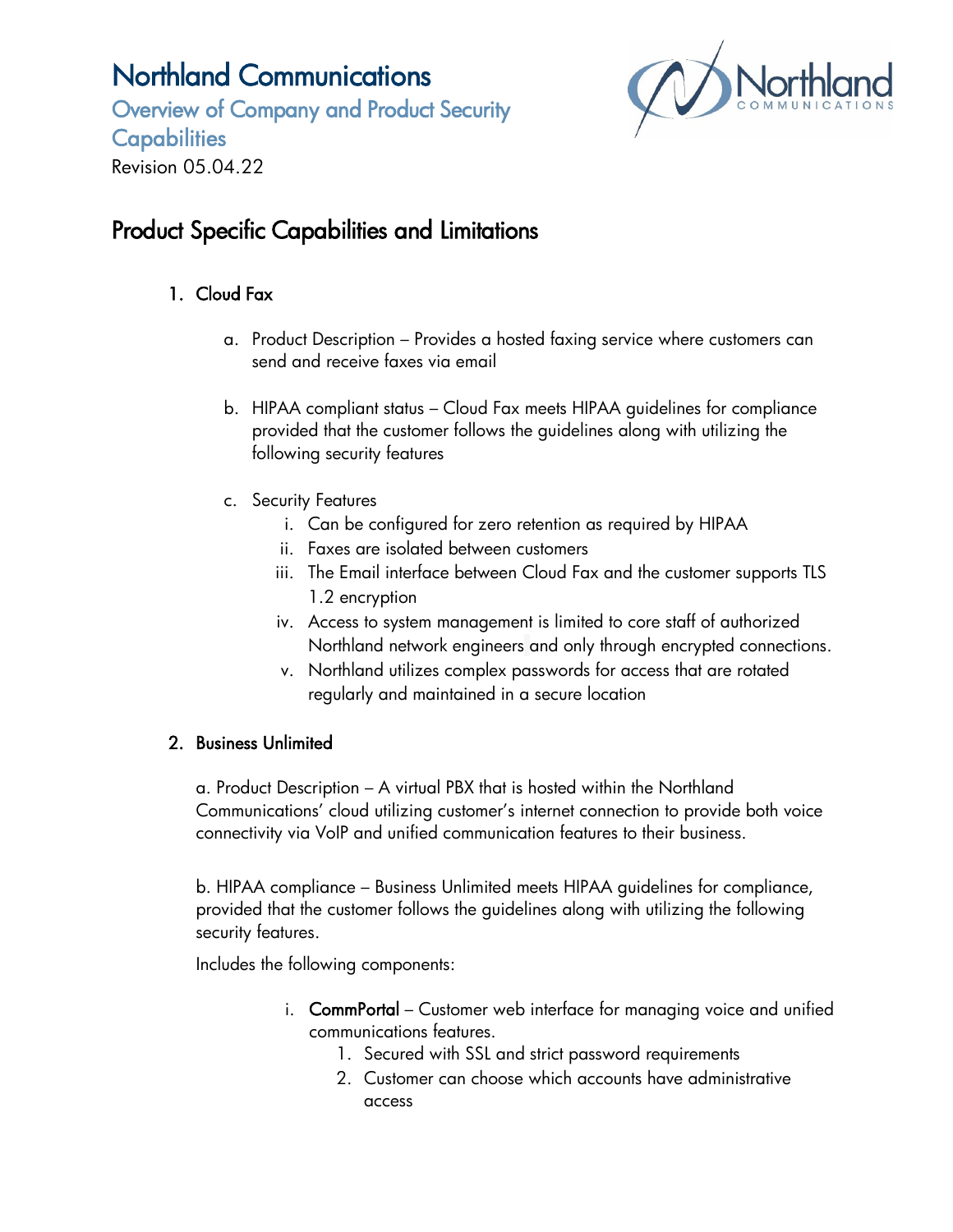Overview of Company and Product Security **Capabilities** Revision 05.04.22



- ii. MaX UC A desktop and mobile softphone application that can send and receive phone calls and provide additional unified communications features such as SMS texting, internal chat, peer to peer video and more.
	- 1. TLS/SRTP Voice Encryption Enabled by default
	- 2. SMS not encrypted, which is currently not required for HIPAA compliance
- iii. MaX Meeting A virtual web conferencing and collaboration tool that can be integrated into Northland's Business Unlimited solution or provided as a standalone service.
	- 1. Video and Audio Encryption enabled by default
	- 2. Ability to optionally protect conference rooms with passwords on any or all meetings.
	- 3. When using a personal meeting room ID and allowing participants to join before host, password entrance is required.

#### iv. Desktop Phone Options

- 1. Mitel 6867i and Mitel 6864i do not support encryption, which is currently not required for HIPAA compliance.
- 2. YealinkW60 and 56H cordless bundle does not support encryption, which is currently not required for HIPAA compliance.
- 3. Yealink CP930W, CP920 and CP960 Conference phones do no support encryption, which is currently not required for HIPAA compliance.
- 4. Yealink T33G, T54W and T58A support TLS and SRTP Voice Encryption, and both are enabled by default.

### v. Advanced Technology Attachments (ATA)

1. Patton 4112 ATA does not support encryption, which is currently no required for HIPAA compliance.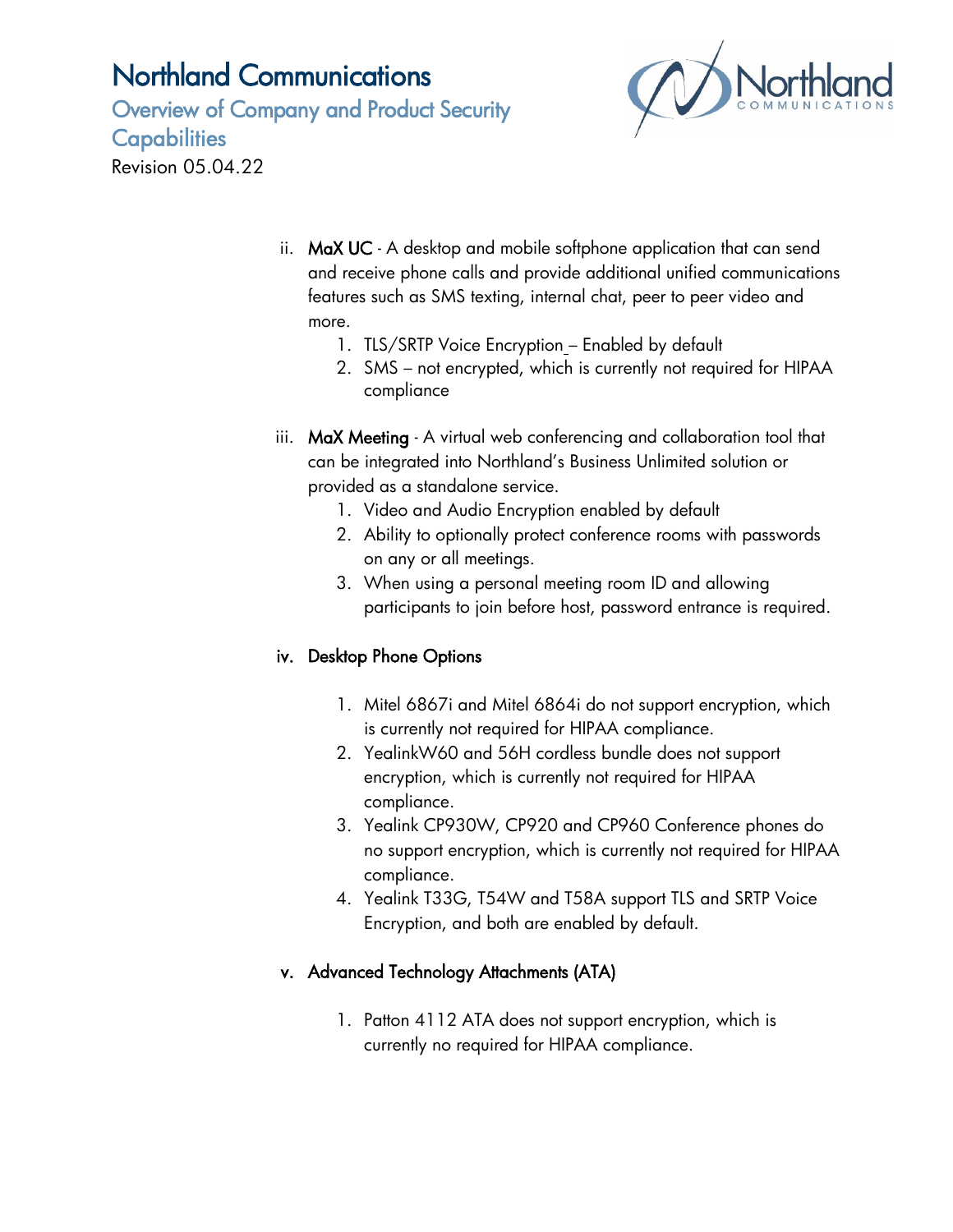Overview of Company and Product Security **Capabilities** Revision 05.04.22



#### 3. Private MPLS Data

- a. Product Description Securely extends a customer wide area network from multiple locations through Northland's network. Able to be combined with internet and voice services.
- b. HIPAA compliant status Private MPLS meets HIPAA guidelines for compliance based on features below.
- c. Security Features
	- i. All data is contained within Northland's secured network or through third party connections that are not on the internet
	- ii. Customer data is isolated in a private VLAN using MPLS VRF standards
	- iii. Network connections are continuously monitored

#### 4. Internet Bandwidth

- a. Product Description Internet access over a variety of connection options to a customer location from Northland.
- b. HIPAA compliant status Internet bandwidth is not compliant itself and requires the customer to follow HIPAA guidelines to secure internal resources from the internet (such as having a firewall between the internet and the private network)
- c. Security Features
	- i. Northland can optionally provide a NAT firewall that protects a customer's network from the internet
	- ii. Internet access is fully open with no firewall limitations. The customer is responsible to ensure that they have a firewall at their location.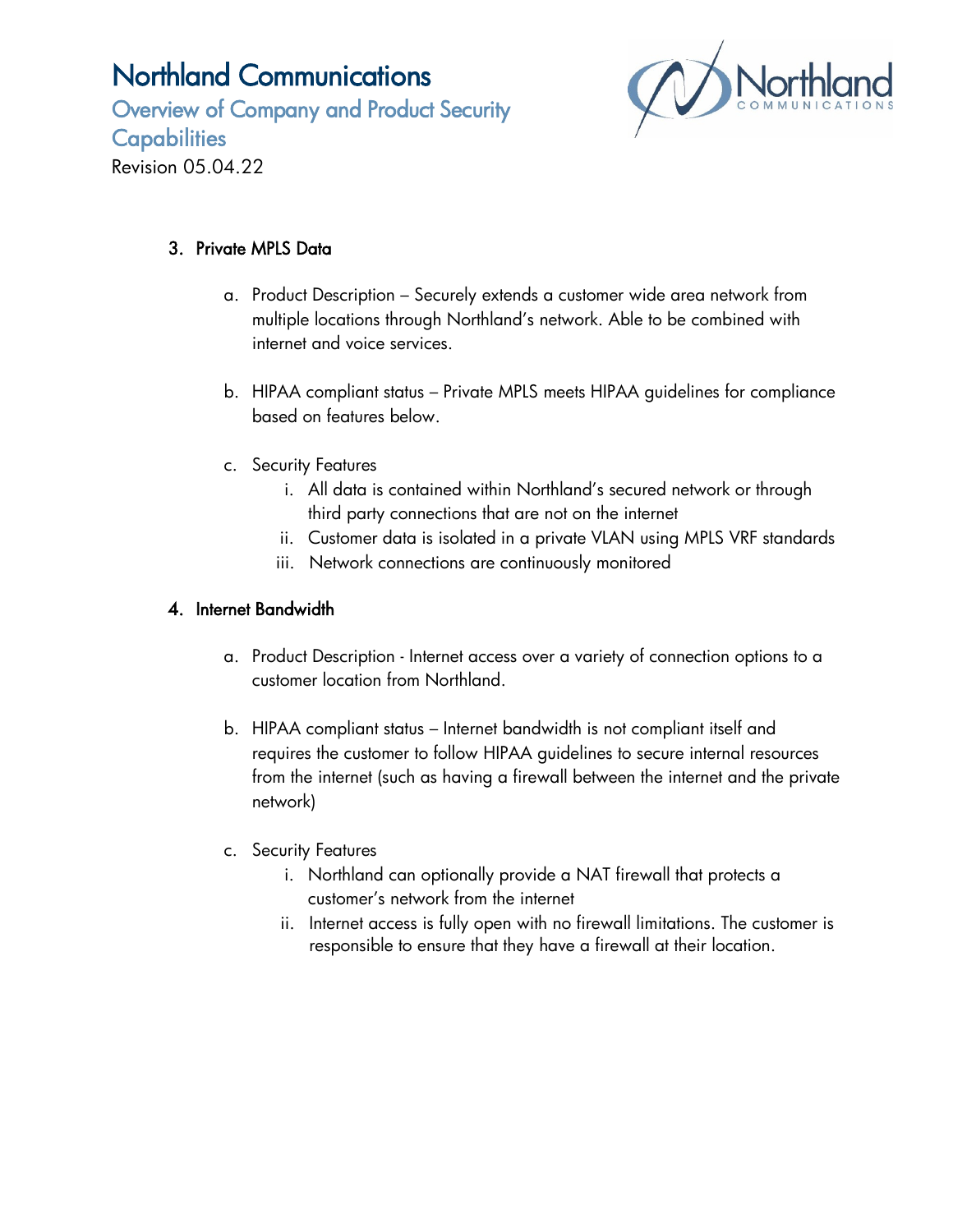Overview of Company and Product Security **Capabilities** 



Revision 05.04.22

### 5. Physical Colocation

- a. Product Description Datacenter space provided to customers to place network and computing equipment
- b. HIPAA compliant status Colocation meets HIPAA guidelines based on the security features below.
- c. Security Features
	- i. Escorted Access only
	- ii. Third Party monitored security system
	- iii. Video Camera recording systems
	- iv. FOB access control and logging

### 6. Virtual Servers

- a. Product Description Virtual server space provided to customers to run Windows and Linux based operating systems for applications and backup purposes.
- b. HIPAA compliant status Colocation meets HIPAA guidelines based on the security features below.
- c. Security Features
	- i. Physical Security as described in datacenter sections
	- ii. Strict network and computing isolation based on VMWare ESXi standards
	- iii. Limited access to network engineering staff only